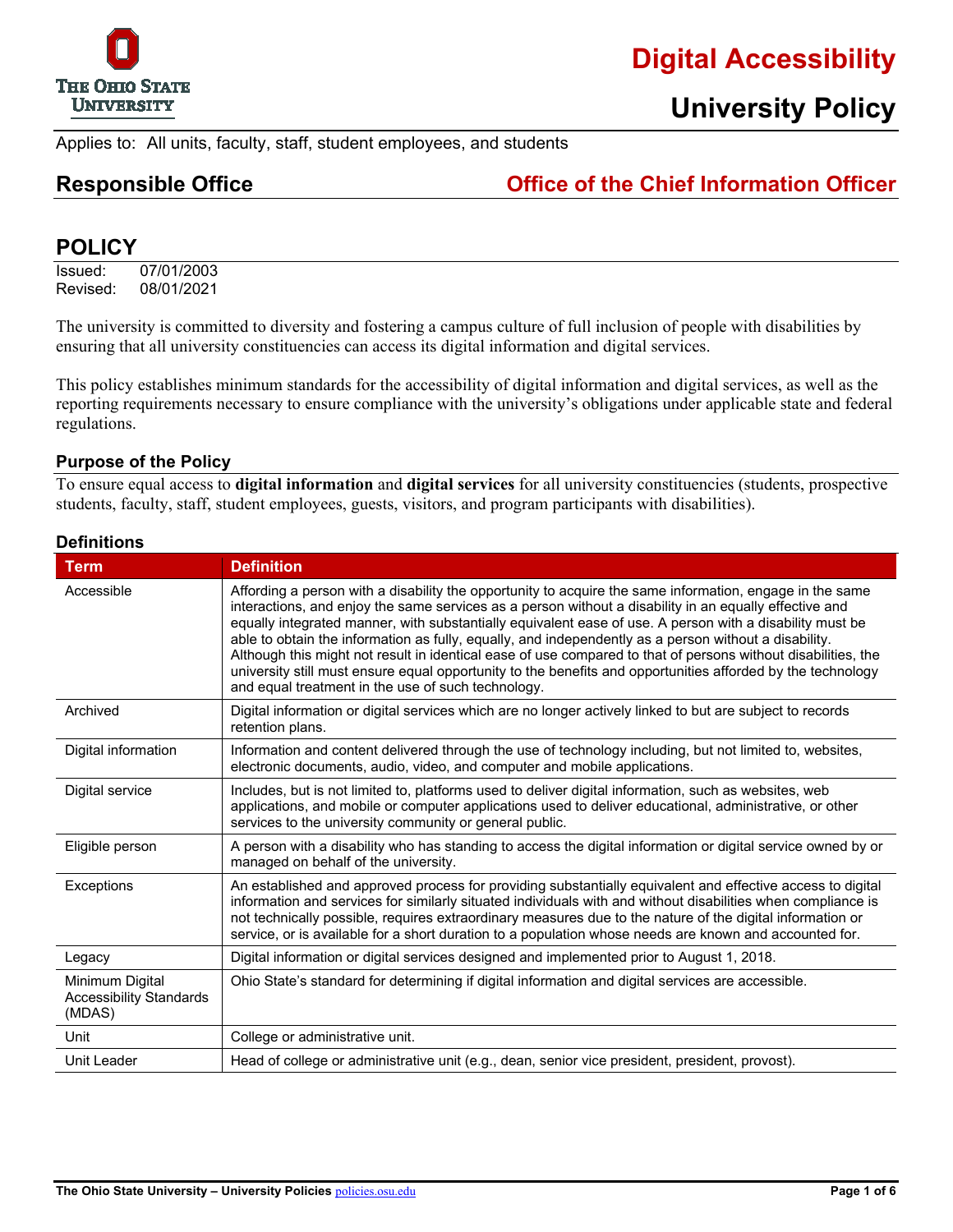

# **University Policy**

#### Applies to: All units, faculty, staff, student employees, and students

#### **Policy Details**

- I. Scope
	- A. This policy covers all digital information and digital services (current, **legacy**, and **archived**) and provides requirements for accessibility effective August 1, 2018.
	- B. All digital information and digital services acquired, developed, or delivered by any **unit** must be **accessible** and in compliance with the **[Minimum Digital Accessibility Standards \(MDAS\)](https://accessibility.osu.edu/standards)**. Information on **exceptions** is provided in Procedure V.
	- C. Legacy (including archived) digital information and digital services are subject to the applicable university web and digital accessibility standards in effect at the time of development and to this policy's specific provisions for legacy digital information and digital services. Legacy digital information and digital services must be made compliant with the [MDAS](https://accessibility.osu.edu/standards) when any substantial changes or upgrades occur.
	- D. The following are not subject to this policy even when hosted on university resources:
		- 1. Digital information and digital services of a personal nature, and
		- 2. Student organization websites that do not conduct university business.
- II. Administration
	- A. The Digital Accessibility Center in the ADA Coordinator's office implements, reviews, and provides technical assistance regarding the [MDAS;](https://accessibility.osu.edu/standards) consults with units; guides product evaluations as requested or necessary; processes exceptions; and resolves complaints under this policy.
	- B. The Digital Accessibility Services Team in the Office of the Chief Information Officer (OCIO) assists with digital accessibility evaluations of software and digital content, training, writing remediation/accommodation plans, consulting with vendors/internal developers, and filing exceptions.
	- C. Each unit with an IT security coordinator will designate an accessibility coordinator, and notify the Digital Accessibility Center of the appointment or any change in the designee. The accessibility coordinator, through a local structure, will implement the requirements of this policy. This structure must address the acquisition, development, and delivery of digital information and services in the following areas:
		- 1. Information technology (IT) and web support;
		- 2. Purchasing digital information and/or services;
		- 3. Business and transactional processes;
		- 4. Marketing, recruitment, and communications; and
		- 5. Delivery of content (including instructional content, policies, procedures, etc.).
	- D. The accessibility coordinator must:
		- 1. Understand and ensure implementation of the Digital Accessibility policy, [MDAS,](https://accessibility.osu.edu/standards) and available accessibility assessment tools within their unit;
		- 2. Obtain an exception when acquiring, developing, implementing, or delivering digital information or digital services that do not meet the [MDAS;](https://accessibility.osu.edu/standards)
		- 3. Be aware of, complete, and appropriately disseminate training and technical assistance;
		- 4. Assist in evaluating digital information, services, and delivery; and
		- 5. Ensure response to users encountering accessibility barriers.

### **PROCEDURE**

| Issued:  | 07/01/2003 |
|----------|------------|
| Revised: | 08/01/2021 |

- I. General Accessibility
	- A. Each unit must ensure all digital information and digital services are accessible and in compliance with the [MDAS](https://accessibility.osu.edu/standards) whether acquired, developed, or delivered.
	- B. Each unit with an IT security coordinator must designate one or more accessibility coordinator(s) with responsibility for ensuring that the unit is in compliance with this policy, and must notify the Digital Accessibility Center whenever a change in designee occurs.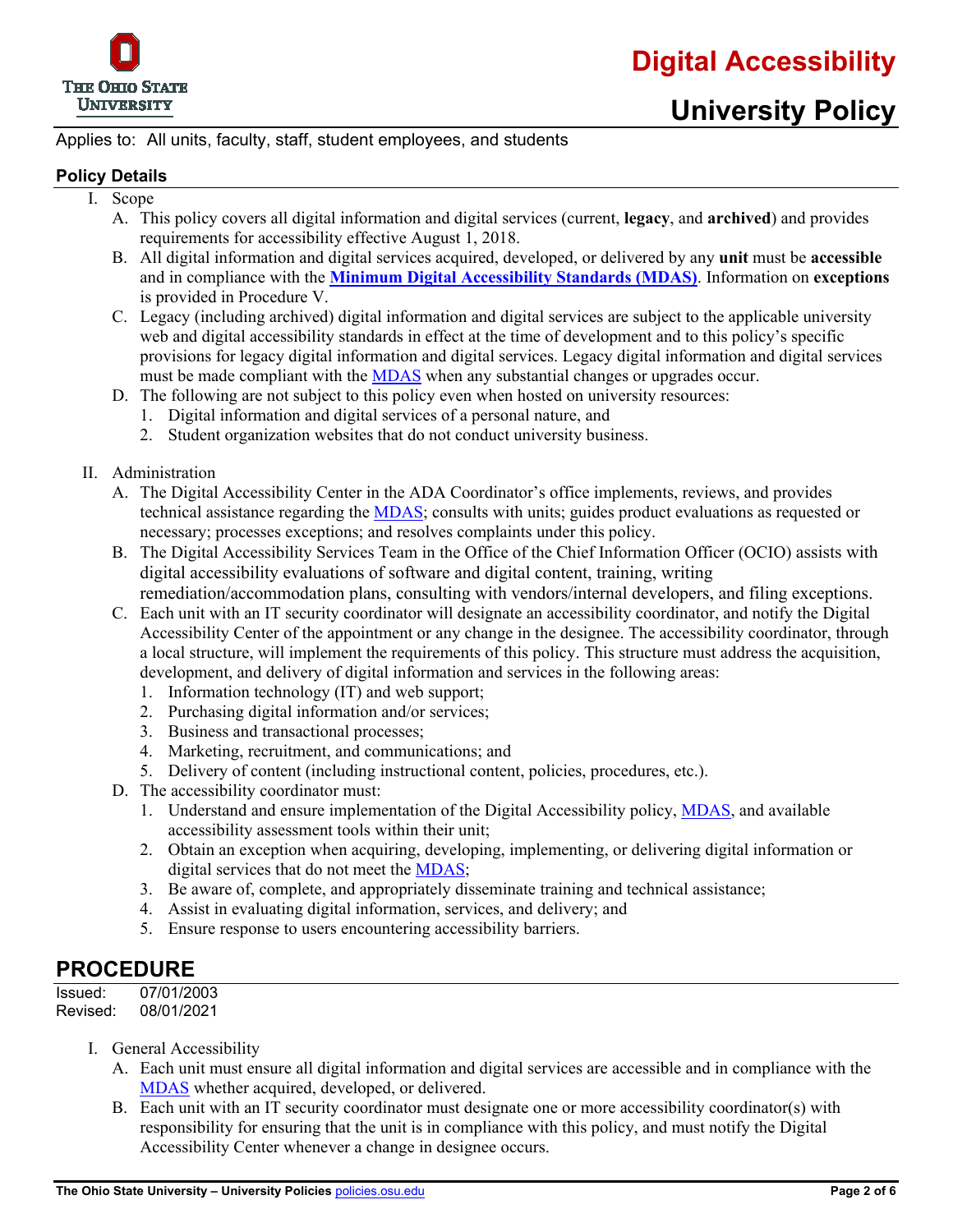

#### Applies to: All units, faculty, staff, student employees, and students

- C. Accessibility coordinators must ensure that their respective unit's digital services clearly indicate a method of contact for **eligible persons** having difficulty accessing the digital information or digital services.
	- 1. Suggested language: "If you have a disability and experience difficulty accessing this content, contact [insert name of responsible individual/position] at [contact information]."
	- 2. The contact information must be an email, electronic form, and/or phone number that puts the user in contact with the unit individual responsible for the digital information or digital service who must respond within one business day.

#### II. Training

- A. Accessibility coordinators must complete annual training coordinated by the ADA Coordinator's office and the Digital Accessibility Services Team.
- B. Accessibility coordinators will facilitate, in collaboration with the Digital Accessibility Services Team and the Digital Accessibility Center, training their unit's faculty, staff, and student employees who acquire, develop, or deliver digital information or digital services.

#### III. Reporting

- A. By the third Friday in January of each year, each accessibility coordinator must submit to the ADA Coordinator's office for review and approval an Annual Digital Accessibility Report and Plan for their unit that must include:
	- 1. A description of local controls for the acquisition, development, and delivery of digital information and digital services;
	- 2. An evaluation of the current accessibility of their digital information and digital services; and
	- 3. A description of the processes for:
		- a. Equally effective alternative access,
		- b. Removing identified barriers,
		- c. Current training, and
		- d. Training proposed for the upcoming year.
- B. The ADA Coordinator's office will review and approve all such plans and work with the Digital Accessibility Services Team and unit to remedy any deficiencies.
- IV. Responding to Accessibility Requests
	- A. When an eligible person or a representative of an eligible person contacts a unit to express difficulty accessing digital information or digital services, the owning unit must respond to the individual within one business day and elevate a description of the response to the accessibility coordinator and the Digital Accessibility Center.
	- B. When current and legacy digital information and digital services are specifically requested to be made accessible by or on the behalf of an eligible person, the owning unit must make the digital information or digital service accessible or provide an equally effective alternative within 10 business days.
		- 1. For digital information, equally effective means that it communicates the same information with a comparable level of accuracy.
		- 2. For digital services, equally effective means that the end result (e.g., registration) is accomplished in a comparable time and with comparable effort on the part of the requestor.
	- C. Legacy digital information or digital services that are specifically requested to be made accessible by or on the behalf of an eligible person must be updated to be in compliance with the [MDAS](https://accessibility.osu.edu/standards) or the digital information or digital service must otherwise be made available within 10 business days.
	- D. Archived digital information or digital services do not have to be converted to meet the [MDAS](https://accessibility.osu.edu/standards) unless specifically requested by or on the behalf of an eligible person. When requested, digital information in archive status must be provided in an effective accessible format in a timely manner. Timeliness is generally within 10 business days, but the unit may consider the context, type, and volume of information or service requested.
	- E. Upon specific request for access by or on the behalf of an eligible person, digital information in legacy or archive status containing administrative or academic information, official records, and similar information must be prioritized and made available promptly and in a format that provides effective access.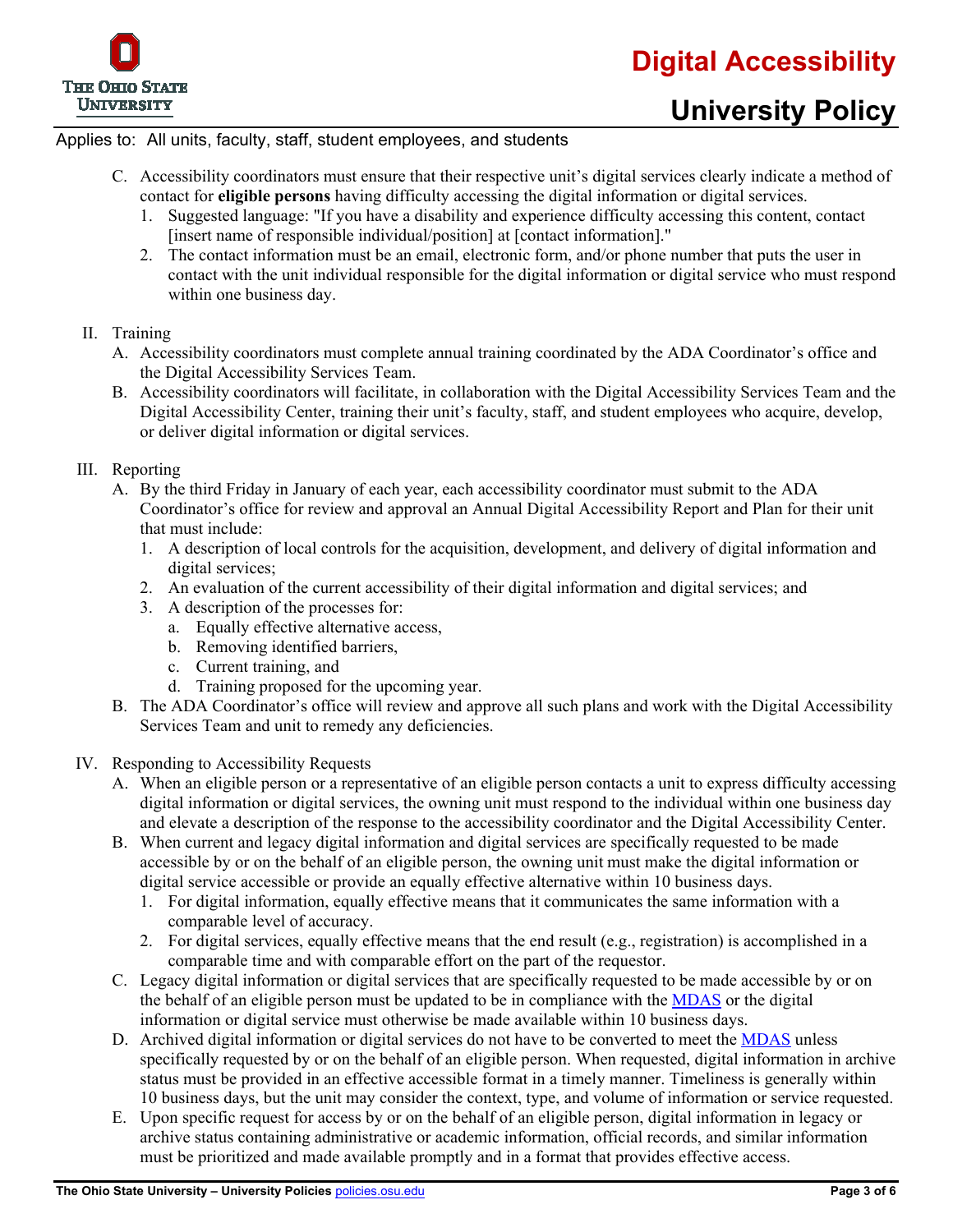

#### Applies to: All units, faculty, staff, student employees, and students

- V. Exceptions
	- A. When compliance is not technically possible or may require extraordinary measures due to the nature of the digital information or digital service, units may request an exception.
	- B. Exceptions to this policy may be granted by the ADA Coordinator's Office, in consultation with the Digital Accessibility Center, **unit leader**, and/or the relevant academic oversight group (e.g., unit curriculum committee, Institutional Review Board (IRB), University Senate) when appropriate.
		- 1. Requests for such exceptions must be made within the ADA Exception Tracking System using the [Accommodation-Based Exception Request Form.](https://accessibility.osu.edu/exceptions)
		- 2. Units must have an exception approved before implementing or delivering digital information or digital services that do not meet the [MDAS.](https://accessibility.osu.edu/standards)
		- 3. Requests for such exceptions should be initiated as soon as product information, design plans, evaluations, or user feedback indicates a significant conflict with the [MDAS.](https://accessibility.osu.edu/standards) This may be at any point in the digital information's or digital services' life cycle, including prior to, during, or after acquisition, development, or delivery.
- VI. Complaints
	- A. If an eligible person or a representative of an eligible person is dissatisfied with any unit's response to an accessibility request or other performance under this policy, they may file a complaint with the Director of the Digital Accessibility Center [\(accessibility@osu.edu;](mailto:accessibility@osu.edu) 614-292-1760; 260 Younkin Success Center, 1640 Neil Ave, Columbus, OH 43201) or with the ADA Coordinator and 504 Compliance Officer [\(ADA-](mailto:ADA-OSU@osu.edu)[OSU@osu.edu;](mailto:ADA-OSU@osu.edu) 614-292-6207; 260 Younkin Success Center, 1640 Neil Ave, Columbus, OH 43201). If such a complaint is received by any unit, the complaint must be forwarded to the Digital Accessibility Center using the [Digital Accessibility Complaint Form](https://accessibility.osu.edu/complaints) within one business day.
		- 1. Within two business days of receiving a complaint, the Digital Accessibility Center or the ADA Coordinator's office will notify the eligible person or their representative that their complaint has been received and answer any questions about the complaint process.
		- 2. Within 10 business days of receiving a complaint, the Digital Accessibility Center will:
			- a. Conduct, or cause to be conducted, an evaluation of the digital information, digital service, or any alternatives provided by the unit in question; or
			- b. Notify the eligible person or their representative of the need for additional time to conduct an evaluation.
	- B. Once the evaluation has been completed, in consultation with the Digital Accessibility Center, the ADA Coordinator will determine what action, if any, is needed.
	- C. The Digital Accessibility Center or the ADA Coordinator will inform the individual of the outcome of their complaint and the unit of any actions they must take to comply with this policy.

| <b>Position or Office</b>  | <b>Responsibilities</b>                                                                                                                                                |
|----------------------------|------------------------------------------------------------------------------------------------------------------------------------------------------------------------|
| Accessibility coordinators | 1. Implement the requirements of this policy, MDAS, and available accessibility assessment tools within<br>their unit.                                                 |
|                            | 2. Develop a local structure addressing the acquisition, development, implementation, and delivery of<br>digital information and services as specified in this policy. |
|                            | 3. Obtain an exception when acquiring, developing, implementing, or delivering digital information or<br>digital services that do not meet the MDAS.                   |
|                            | 4. Assist in evaluating digital information, services, and delivery; and be aware of, complete, and<br>appropriately disseminate training and technical assistance.    |
|                            | 5. Ensure their unit's digital services indicate a method of contact for difficulty in accessing digital<br>information or digital services.                           |
|                            | 6. Submit an Annual Digital Accessibility Report and Plan by the third Friday in January to the ADA<br>Coordinator's Office for review and approval.                   |
|                            | 7. Complete annual digital accessibility training.                                                                                                                     |
|                            | 8. Facilitate training their unit's faculty, staff, and student employees who acquire, develop, or deliver<br>digital information or services.                         |

#### **Responsibilities**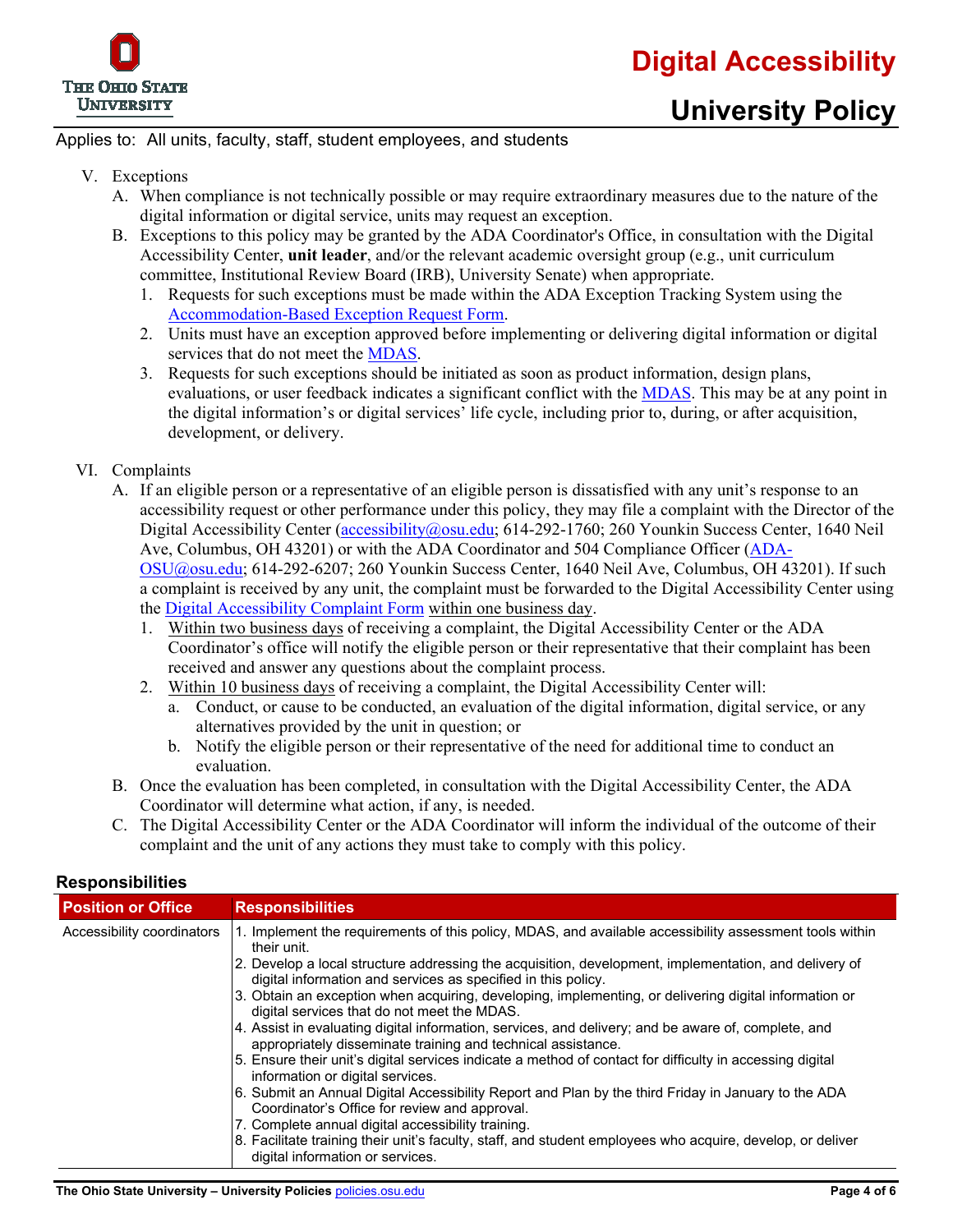# **University Policy**

#### Applies to: All units, faculty, staff, student employees, and students

| <b>Position or Office</b>                                           | <b>Responsibilities</b>                                                                                                                                                                                                                                                                                                                                                                                                                                                                                                                                                                                                                                                                                                                                                                                                                                                                                                                                               |
|---------------------------------------------------------------------|-----------------------------------------------------------------------------------------------------------------------------------------------------------------------------------------------------------------------------------------------------------------------------------------------------------------------------------------------------------------------------------------------------------------------------------------------------------------------------------------------------------------------------------------------------------------------------------------------------------------------------------------------------------------------------------------------------------------------------------------------------------------------------------------------------------------------------------------------------------------------------------------------------------------------------------------------------------------------|
| ADA Coordinator's office                                            | 1. Grant exceptions to the policy when appropriate, in consultation with the Digital Accessibility Center,<br>unit leader, and/or the appropriate academic oversight group.<br>2. Take and resolve complaints as set forth in the policy.<br>3. Coordinate annual digital accessibility training for accessibility coordinators.<br>4. Review and approve Annual Digital Accessibility Reports and Plans and work with Digital Accessibility<br>Services Team and unit to remedy any deficiencies.                                                                                                                                                                                                                                                                                                                                                                                                                                                                    |
|                                                                     | Digital Accessibility Center 1. Implement, review, and provide technical assistance to units regarding MDAS and resolve complaints<br>under this policy.<br>2. Guide product evaluations as requested or necessary.<br>3. Collaborate with Digital Accessibility Services Team on unit training facilitated by accessibility<br>coordinators as set forth in the policy.<br>4. Process exception requests, in consultation with the ADA Coordinator's office.<br>5. Consult with ADA Coordinator's Office on exceptions to this policy.<br>6. Take and resolve complaints as set forth in the policy.<br>7. Evaluate digital information or digital services when complaints are received.                                                                                                                                                                                                                                                                            |
| <b>Digital Accessibility</b><br>Services Team within<br><b>OCIO</b> | 1. Assist with digital accessibility evaluations of software and digital content, training, writing<br>remediation/accommodation plans, consulting with vendors/internal developers, and filing exceptions.<br>2. Coordinate annual digital accessibility training for accessibility coordinators.<br>3. Collaborate with Digital Accessibility Center on unit training facilitated by accessibility coordinators as<br>outlined in the policy.<br>4. Work with ADA Coordinator's Office and unit to remedy any Annual Digital Accessibility Report and<br>Plan deficiencies.                                                                                                                                                                                                                                                                                                                                                                                         |
| Unit                                                                | 1. Ensure all digital information and digital services are accessible and in compliance with the MDAS<br>whether acquired, developed, or delivered.<br>2. Ensure legacy digital information and digital services are made compliant with the MDAS when any<br>substantial changes or upgrades occur.<br>3. Respond to individuals who express difficulty accessing digital information or digital services and<br>elevate a description of the response to the accessibility coordinator and the Digital Accessibility<br>Center.<br>4. Make accessible or provide an equally effective alternative when information and digital services are<br>requested as set forth in the policy.<br>5. If applicable, request exceptions to this policy using the Accommodation-Based Exception Request<br>Form.<br>6. Forward any complaint received to the Digital Accessibility Center using the Digital Accessibility<br>Complaint Form within one business day of receipt. |
| Unit with an IT security<br>coordinator                             | Designate an accessibility coordinator, and notify the Digital Accessibility Center of the appointment or<br>any change in the designee.                                                                                                                                                                                                                                                                                                                                                                                                                                                                                                                                                                                                                                                                                                                                                                                                                              |

#### **Resources**

Accommodation-Based Exception Request Form, [accessibility.osu.edu/exceptions](https://accessibility.osu.edu/exceptions) Digital Accessibility Complaint Form, [accessibility.osu.edu/complaints](https://accessibility.osu.edu/complaints) List of Accessibility Coordinators, [accessibility.osu.edu/coordinators](https://accessibility.osu.edu/coordinators) Minimum Digital Accessibility Standards (MDAS), [accessibility.osu.edu/standards](https://accessibility.osu.edu/standards) Digital Accessibility Services, [das.osu.edu](https://das.osu.edu/)

#### **Contacts**

| <b>Subject</b>                                                             | <b>Office</b>                                                      | <b>Telephone</b>                | <b>E-mail/URL</b>                              |
|----------------------------------------------------------------------------|--------------------------------------------------------------------|---------------------------------|------------------------------------------------|
| Policy interpretation and<br>complaints                                    | ADA Coordinator's office, Office of<br><b>Institutional Equity</b> | 614-292-6207<br>TTY614-688-8605 | ada-osu@osu.edu<br>ada.osu.edu                 |
| Digital accessibility training,<br>technical assistance, and<br>complaints | Digital Accessibility Center                                       | 614-292-1760                    | accessibility@osu.edu<br>accessibility.osu.edu |
| <b>Digital Accessibility Services</b>                                      | Office of the Chief Information Officer                            | In/a                            | das@osu.edu                                    |